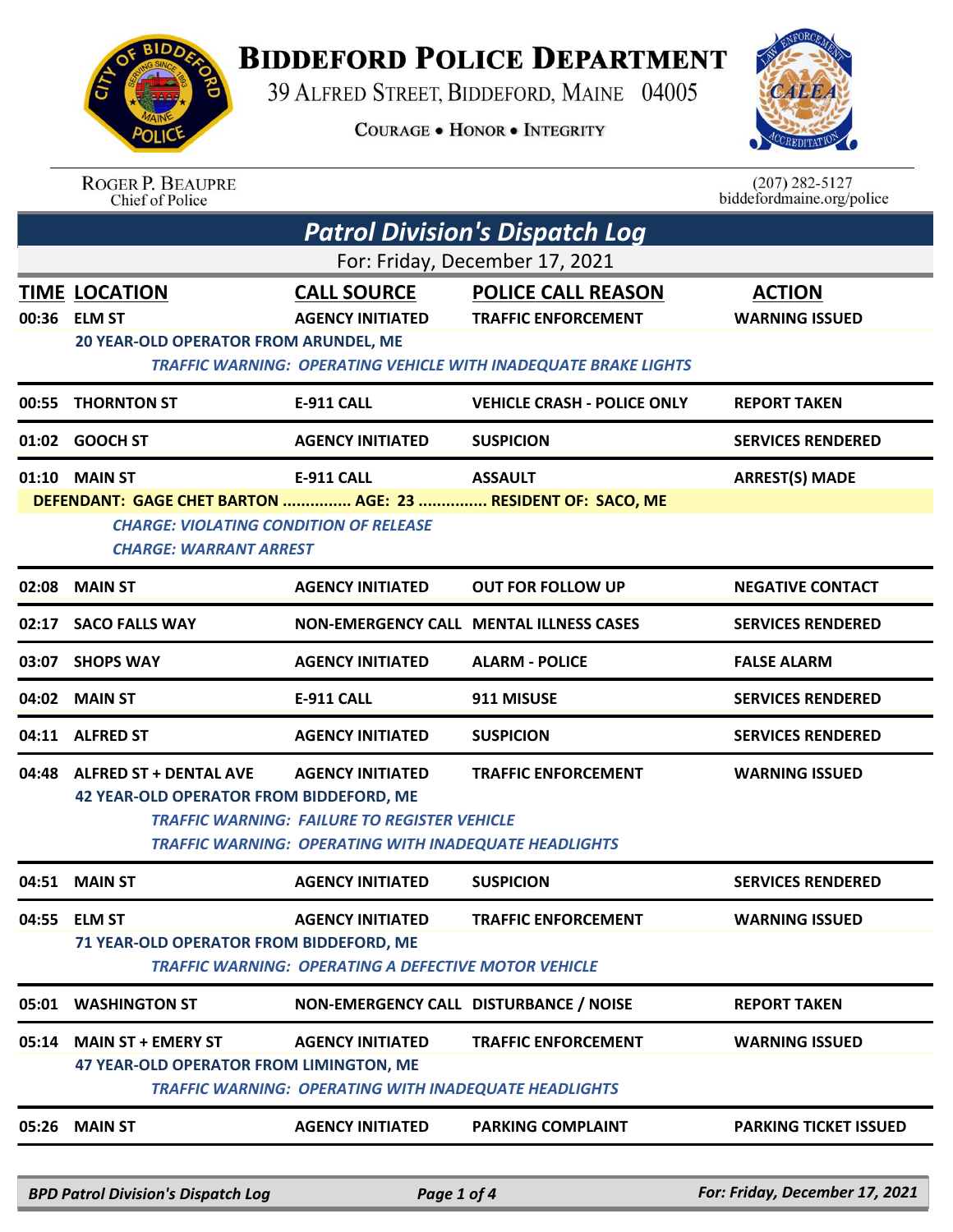|       | <b>TIME LOCATION</b>                                                                               | <b>CALL SOURCE</b>                                    | <b>POLICE CALL REASON</b>                      | <b>ACTION</b>            |  |
|-------|----------------------------------------------------------------------------------------------------|-------------------------------------------------------|------------------------------------------------|--------------------------|--|
|       | 06:20 ALFRED ST + EMMONS PL                                                                        | <b>AGENCY INITIATED</b>                               | <b>TRAFFIC ENFORCEMENT</b>                     | <b>WARNING ISSUED</b>    |  |
|       | 73 YEAR-OLD OPERATOR FROM SACO, ME<br><b>TRAFFIC WARNING: OPERATING WITH INADEQUATE HEADLIGHTS</b> |                                                       |                                                |                          |  |
|       |                                                                                                    |                                                       |                                                |                          |  |
|       | 07:21 ALFRED ST<br>26 YEAR-OLD OPERATOR FROM BIDDEFORD, ME                                         | <b>AGENCY INITIATED</b>                               | <b>TRAFFIC ENFORCEMENT</b>                     | <b>WARNING ISSUED</b>    |  |
|       |                                                                                                    | <b>TRAFFIC WARNING: FAILURE TO REGISTER VEHICLE</b>   |                                                |                          |  |
| 07:33 | <b>MAPLEWOOD AVE</b>                                                                               | <b>NON-EMERGENCY CALL SPECIAL DETAIL</b>              |                                                | <b>SERVICES RENDERED</b> |  |
|       | 07:38 SUMMER ST                                                                                    | <b>WALK-IN AT STATION</b>                             | <b>CIVIL COMPLAINT</b>                         | <b>CIVIL COMPLAINT</b>   |  |
| 08:09 | <b>GRAHAM ST</b>                                                                                   | <b>AGENCY INITIATED</b>                               | <b>COMMUNITY ENGAGEMENT</b>                    | <b>SERVICES RENDERED</b> |  |
|       | 08:13 ALFRED ST + MAINE TPKE                                                                       | E-911 CALL                                            | <b>VEHICLE CRASH - POLICE ONLY</b>             | <b>SERVICES RENDERED</b> |  |
|       | 08:25 ALFRED ST                                                                                    |                                                       | NON-EMERGENCY CALL VEHICLE CRASH - POLICE ONLY | <b>SERVICES RENDERED</b> |  |
|       | 08:38 JEFFERSON ST                                                                                 | <b>OTHER</b>                                          | <b>CHECK WELFARE</b>                           | <b>SERVICES RENDERED</b> |  |
|       | 08:59 SULLIVAN ST                                                                                  | <b>AGENCY INITIATED</b>                               | <b>OUT FOR FOLLOW UP</b>                       | <b>SERVICES RENDERED</b> |  |
|       | 09:35 HILL ST                                                                                      | <b>AGENCY INITIATED</b>                               | <b>TRAFFIC ENFORCEMENT</b>                     | <b>WARNING ISSUED</b>    |  |
|       | 09:40 ELM ST                                                                                       | <b>WALK-IN AT STATION</b>                             | <b>SEX OFFENDER REGISTRATION</b>               | <b>SERVICES RENDERED</b> |  |
|       | 09:51 SOUTH ST + WADLIN RD                                                                         | <b>AGENCY INITIATED</b>                               | <b>TRAFFIC ENFORCEMENT</b>                     | <b>WARNING ISSUED</b>    |  |
|       | 72 YEAR-OLD OPERATOR FROM LYMAN, ME                                                                | <b>TRAFFIC WARNING: SPEEDING 10-14 MPH OVER LIMIT</b> |                                                |                          |  |
|       |                                                                                                    |                                                       |                                                |                          |  |
|       | 10:01 SOUTH ST                                                                                     | <b>E-911 CALL</b>                                     | <b>DISTURBANCE / NOISE</b>                     | <b>PAPERWORK SERVED</b>  |  |
|       | 10:03 POMERLEAU ST                                                                                 | <b>RADIO</b>                                          | <b>OUT FOR FOLLOW UP</b>                       | <b>NEGATIVE CONTACT</b>  |  |
|       | 10:24 SOUTH ST                                                                                     | <b>AGENCY INITIATED</b>                               | <b>SERVICE CALL</b>                            | <b>REPORT TAKEN</b>      |  |
|       | 11:03 PINE ST                                                                                      | <b>AGENCY INITIATED</b>                               | <b>ANIMAL COMPLAINT</b>                        | <b>NEGATIVE CONTACT</b>  |  |
|       | <b>11:10 PINE ST</b>                                                                               | <b>AGENCY INITIATED</b>                               | <b>ANIMAL COMPLAINT</b>                        | <b>NEGATIVE CONTACT</b>  |  |
|       | 11:13 HIGH ST                                                                                      | <b>OTHER</b>                                          | <b>VIOL PROTECTION FROM ABUSE</b>              | <b>REPORT TAKEN</b>      |  |
|       | 11:17 MAPLE ST                                                                                     | <b>AGENCY INITIATED</b>                               | <b>ANIMAL COMPLAINT</b>                        | <b>SERVICES RENDERED</b> |  |
|       | 11:21 WEST COLE RD                                                                                 | <b>AGENCY INITIATED</b>                               | <b>CODES ENFORCEMENT</b>                       | <b>SERVICES RENDERED</b> |  |
|       | 11:21 HORRIGAN CT                                                                                  | <b>AGENCY INITIATED</b>                               | <b>CODES ENFORCEMENT</b>                       | <b>REMOVED HAZARD</b>    |  |
|       | 11:27 FOSS ST                                                                                      | <b>AGENCY INITIATED</b>                               | <b>SUSPICION</b>                               | <b>SERVICES RENDERED</b> |  |
|       | 11:30 MAIN ST                                                                                      | <b>AGENCY INITIATED</b>                               | <b>ANIMAL COMPLAINT</b>                        | <b>NEGATIVE CONTACT</b>  |  |
|       | <b>12:14 PINE ST</b>                                                                               | <b>E-911 CALL</b>                                     | <b>DISTURBANCE / NOISE</b>                     | <b>SERVICES RENDERED</b> |  |
|       | 12:32 SOUTH ST                                                                                     | <b>E-911 CALL</b>                                     | <b>DISTURBANCE / NOISE</b>                     | <b>REPORT TAKEN</b>      |  |
|       | 12:42 GUINEA RD                                                                                    | <b>NON-EMERGENCY CALL SUSPICION</b>                   |                                                | <b>SERVICES RENDERED</b> |  |
|       |                                                                                                    |                                                       |                                                |                          |  |

*BPD Patrol Division's Dispatch Log Page 2 of 4 For: Friday, December 17, 2021*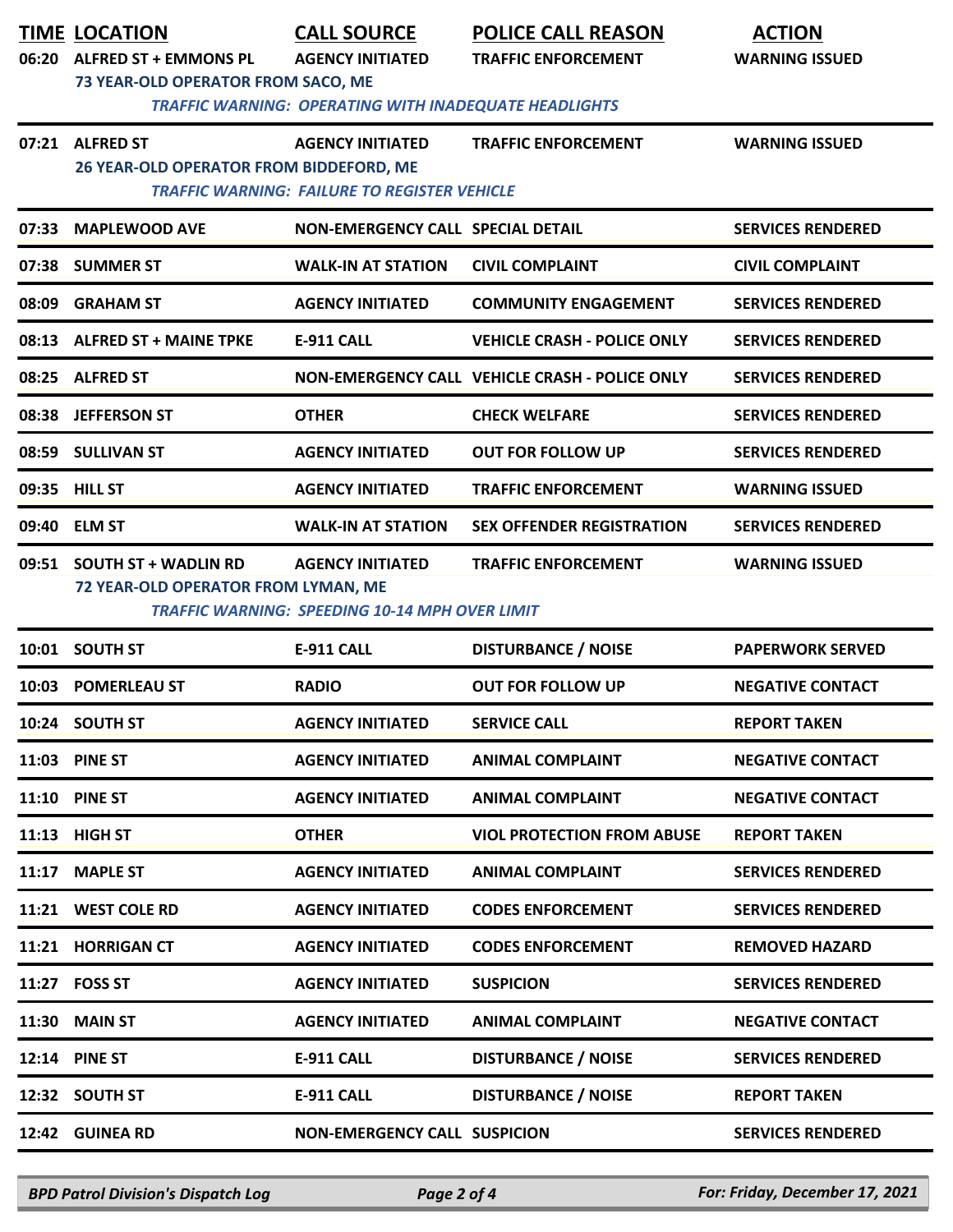|       | <b>TIME LOCATION</b><br>12:43 ANDREWS RD                                       | <b>CALL SOURCE</b><br><b>NON-EMERGENCY CALL CIVIL COMPLAINT</b>                | <b>POLICE CALL REASON</b>                                                                                                                                                 | <b>ACTION</b><br><b>DISPATCH HANDLED</b> |
|-------|--------------------------------------------------------------------------------|--------------------------------------------------------------------------------|---------------------------------------------------------------------------------------------------------------------------------------------------------------------------|------------------------------------------|
|       | 12:45 ELM ST                                                                   | <b>RADIO</b>                                                                   | <b>SUSPICION</b>                                                                                                                                                          | <b>SERVICES RENDERED</b>                 |
|       | 13:18 ALFRED ST                                                                | <b>NON-EMERGENCY CALL BOLO</b>                                                 |                                                                                                                                                                           | <b>REFERRED OTHER AGENCY</b>             |
| 13:36 | <b>ALFRED ST</b>                                                               | <b>AGENCY INITIATED</b>                                                        | <b>ANIMAL COMPLAINT</b>                                                                                                                                                   | <b>SERVICES RENDERED</b>                 |
|       | 13:44 ALFRED ST                                                                | <b>AGENCY INITIATED</b>                                                        | <b>ANIMAL COMPLAINT</b>                                                                                                                                                   | <b>SERVICES RENDERED</b>                 |
|       | 13:52 ALFRED ST                                                                | <b>AGENCY INITIATED</b>                                                        | <b>ANIMAL COMPLAINT</b>                                                                                                                                                   | <b>SERVICES RENDERED</b>                 |
| 14:00 | <b>BOULDER WAY</b>                                                             | <b>WALK-IN AT STATION</b>                                                      | <b>VEHICLE CRASH - POLICE ONLY</b>                                                                                                                                        | <b>SERVICES RENDERED</b>                 |
| 14:08 | <b>TIMBER POINT RD</b>                                                         | <b>NON-EMERGENCY CALL ANIMAL COMPLAINT</b>                                     |                                                                                                                                                                           | <b>SERVICES RENDERED</b>                 |
| 14:23 | <b>GRAHAM ST</b>                                                               | <b>AGENCY INITIATED</b>                                                        | <b>COMMUNITY ENGAGEMENT</b>                                                                                                                                               | <b>SERVICES RENDERED</b>                 |
|       | 14:32 ALFRED ST                                                                | <b>NON-EMERGENCY CALL STALKING</b>                                             |                                                                                                                                                                           | <b>REPORT TAKEN</b>                      |
| 14:57 | <b>MARINER WAY</b>                                                             | <b>WALK-IN AT STATION</b>                                                      | <b>THEFT</b>                                                                                                                                                              | <b>REPORT TAKEN</b>                      |
| 15:44 | <b>ALFRED ST</b>                                                               | <b>AGENCY INITIATED</b>                                                        | <b>OUT FOR FOLLOW UP</b>                                                                                                                                                  | <b>NEGATIVE CONTACT</b>                  |
| 15:50 | <b>MEDICAL CENTER DR</b>                                                       | <b>AGENCY INITIATED</b>                                                        | <b>OUT FOR FOLLOW UP</b>                                                                                                                                                  | <b>SERVICES RENDERED</b>                 |
| 15:58 | <b>FOSS ST</b>                                                                 | <b>NON-EMERGENCY CALL CIVIL COMPLAINT</b>                                      |                                                                                                                                                                           | <b>CIVIL COMPLAINT</b>                   |
| 15:58 | <b>ALFRED ST</b>                                                               | <b>WALK-IN AT STATION</b>                                                      | <b>VEHICLE CRASH - POLICE ONLY</b>                                                                                                                                        | <b>STATE FORM TAKEN</b>                  |
|       | 16:01 ORCHARD ST + ELM ST                                                      | <b>NON-EMERGENCY CALL BOLO</b>                                                 |                                                                                                                                                                           | <b>NEGATIVE CONTACT</b>                  |
|       | 16:22 SOUTH ST                                                                 | E-911 CALL                                                                     | 911 MISUSE                                                                                                                                                                | <b>WARNING ISSUED</b>                    |
|       | 16:43 ALFRED ST + DENTAL AVE<br>44 YEAR-OLD OPERATOR FROM BIDDEFORD, ME        | <b>AGENCY INITIATED</b>                                                        | <b>TRAFFIC ENFORCEMENT</b><br><b>TRAFFIC WARNING: OPERATING VEHICLE WITH INADEQUATE REAR LIGHTS</b>                                                                       | <b>WARNING ISSUED</b>                    |
|       | <b>16:52 MILE STRETCH RD</b>                                                   | <b>AGENCY INITIATED</b>                                                        | <b>SUSPICION</b>                                                                                                                                                          | <b>SERVICES RENDERED</b>                 |
|       | 17:06 MAIN ST                                                                  | <b>NON-EMERGENCY CALL PAPERWORK</b>                                            |                                                                                                                                                                           | <b>SERVICES RENDERED</b>                 |
| 17:19 | <b>GRAHAM ST + EMMONS PL</b><br><b>65 YEAR-OLD OPERATOR FROM BIDDEFORD, ME</b> | <b>AGENCY INITIATED</b><br><b>TRAFFIC WARNING: FAILURE TO REGISTER VEHICLE</b> | <b>TRAFFIC ENFORCEMENT</b><br><b>TRAFFIC WARNING: OPERATE VEHICLE W/O VALID INSPECTION CERTIFICATE</b><br><b>TRAFFIC WARNING: OPERATING WITHOUT HEADLIGHTS AFTER DARK</b> | <b>WARNING ISSUED</b>                    |
|       | 17:20 SOUTH ST                                                                 | <b>NON-EMERGENCY CALL JUVENILE OFFENSES</b>                                    |                                                                                                                                                                           | <b>REPORT TAKEN</b>                      |
|       | 17:39 POMERLEAU ST                                                             | <b>AGENCY INITIATED</b>                                                        | <b>OUT FOR FOLLOW UP</b>                                                                                                                                                  | <b>SERVICES RENDERED</b>                 |
|       | 18:05 ALFRED ST                                                                | <b>WALK-IN AT STATION</b>                                                      | <b>PAPERWORK</b>                                                                                                                                                          | <b>PAPERWORK SERVED</b>                  |
|       | 18:22 ALFRED ST                                                                | <b>E-911 CALL</b>                                                              | <b>CHECK WELFARE</b>                                                                                                                                                      | <b>NEGATIVE CONTACT</b>                  |